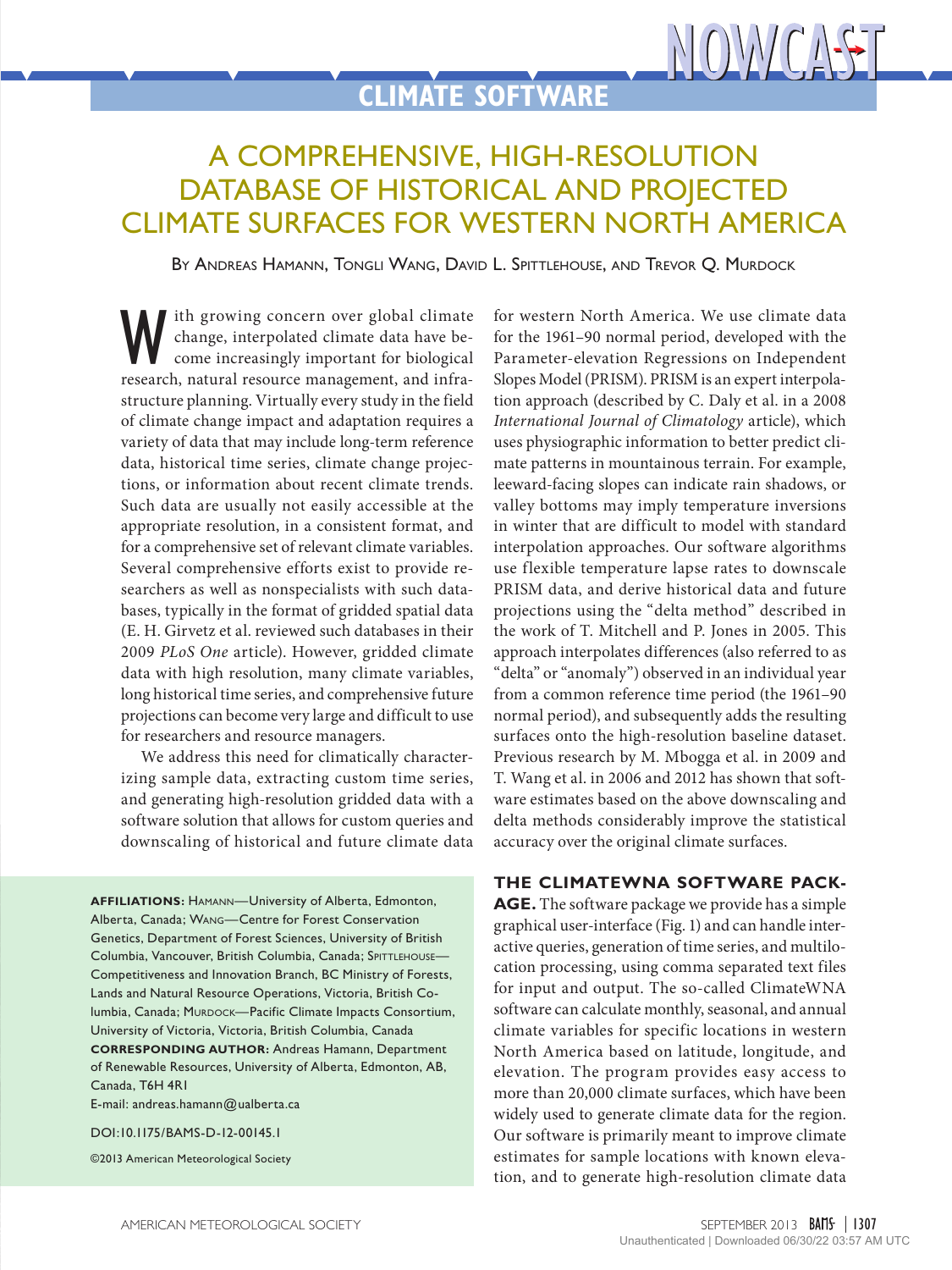| <b>Coordinate Input</b>           |                   |             |           | © Decimal C Degree |                     |             |      |            |            |  |
|-----------------------------------|-------------------|-------------|-----------|--------------------|---------------------|-------------|------|------------|------------|--|
| Latitude                          |                   | 47.98       |           |                    |                     |             |      |            |            |  |
| Longitude<br>115.02               |                   |             |           | <b>Calculate</b>   |                     |             |      | About      |            |  |
| Elevation (m)<br>1000             |                   |             |           |                    |                     |             |      |            | Help       |  |
| <b>Output of annual variables</b> |                   |             |           |                    |                     |             |      |            |            |  |
| <b>MAT</b>                        | <b>MWMT</b>       | <b>MCMT</b> | <b>TD</b> | <b>MAP</b>         | <b>MSP</b>          | AH:M        | SH:M | <b>EMT</b> | PAS        |  |
| DD < 0                            | DD>5              | DD < 18     | DD>18     | <b>NFFD</b>        | <b>FFP</b>          | <b>bFFP</b> | eFFP | Eref       | <b>CMD</b> |  |
|                                   |                   |             |           |                    |                     |             |      |            | Save       |  |
| <b>Multi-location</b>             |                   |             |           |                    |                     |             |      |            |            |  |
|                                   | Select input file |             |           |                    | Specify output file |             |      | Calculate  |            |  |

**Fig. 1. Interface of the ClimateWNA software package.**

for study areas in complex mountainous landscapes, where climate conditions and ecological communities can change at scales of a few hundred meters. The ClimateWNA software package is available at no charge and can be downloaded anonymously. The latest software versions are available at [www](http://www.genetics.forestry.ubc.ca/cfcg/climate-models.html) [.genetics.forestry.ubc.ca/cfcg/climate-models.html](http://www.genetics.forestry.ubc.ca/cfcg/climate-models.html), with a secondary download mirror at [www.ualberta](http://www.ualberta.ca/~ahamann/climate.html) [.ca/~ahamann/climate.html](http://www.ualberta.ca/~ahamann/climate.html). The data cover North America west of 100° latitude (Fig. 2) and include monthly data for the last century (1901–2009), future projections of the Coupled Model Intercomparison Project phase 3 (CMIP3) of the of the World Climate Research Programme, as well as decadal averages

and multiple 30-year climate normals for the last century. For each of these time periods, the software estimates a large set of basic and derived, biologically relevant climate variables, such as growing and chilling degree days, frost-free days, extreme temperatures, growing season precipitation, Hargreaves' climatic moisture deficit, precipitation as snow, etc. The variables are described in more detail by T. Wang et al. in their January 2012

article in the *Journal of Applied Meteorology and Climatology.*

### **Applications and Limita-**

**TIONS.** The software solution that we provide has been gaining rapid adoption and has been used and cited in more than 100 scientific studies conducted in western Canada over the past 5 years. Examples encompass engineering applications, environmental impact assessments, natural resource management, research in historical ecology, conservation biology, treering research, and climate change impact assessments; a selection of these have been reviewed in the 2009 and 2006 publications of M. Mbogga et al. and T. Wang et al., respectively. This database and software package is now available for the whole of western

North America, covering montane areas from Mexico to Alaska. Regarding spatial accuracy, climatic features such as rain shadows or temperature inversions are modeled at a scale of kilometers, suitable to broadly represent mountainous terrain. Lapse-rate–driven differences in temperature-related variables along elevation

gradients are accurately represented at a much finer scale, informative at a resolution of hundreds of me-

ters. We should note, however, that all interpolated climate



**Fig. 2. Map of growing degree days above 5°C created with the ClimateWNA software package (blue indicates low values, red indicates high values, for growing degree days). The insert shows climate change projections for the 2080s, derived from one of the third-generation coupled atmosphere–ocean general circulation models of the World Climate Research Programme.**